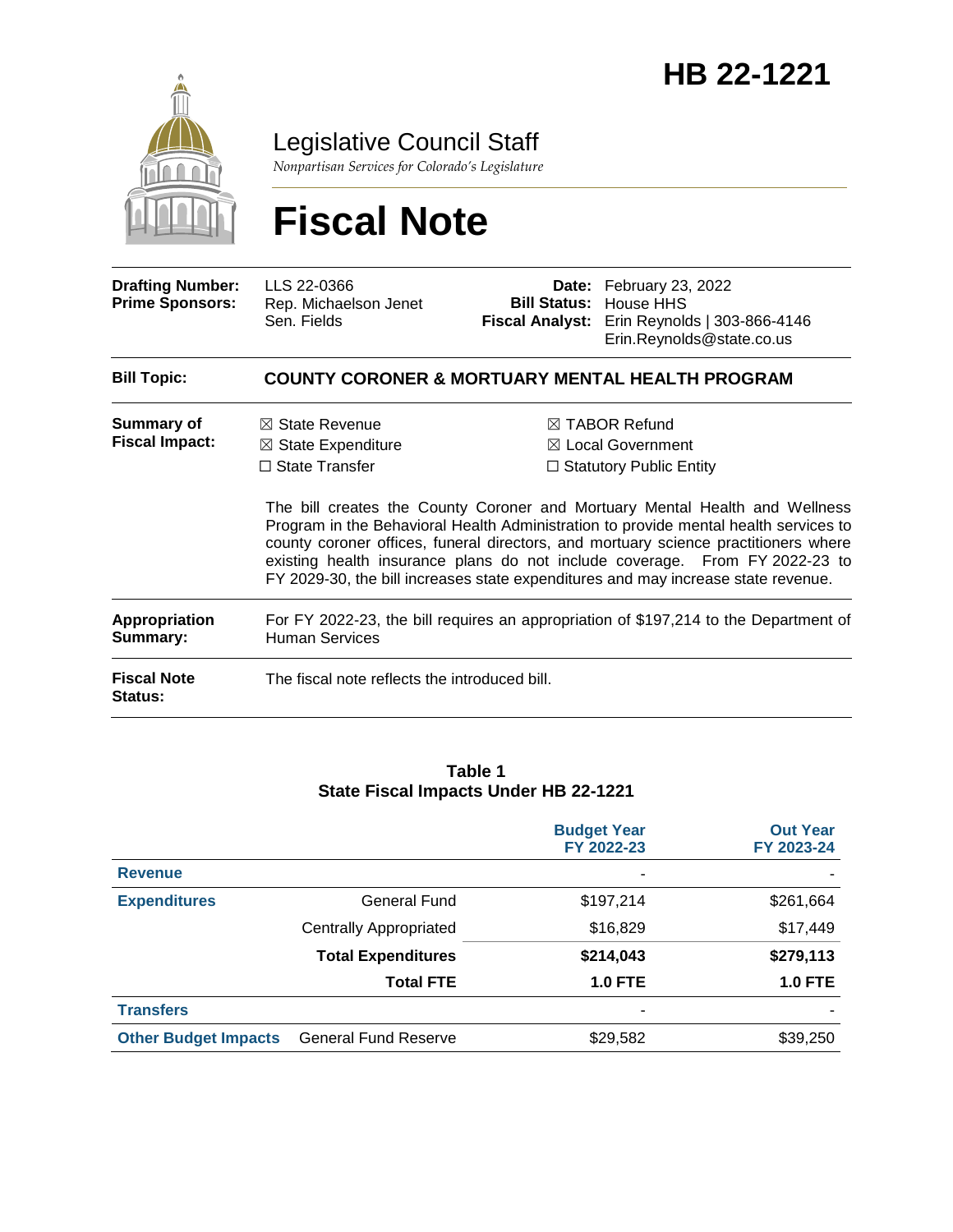Page 2

# February 23, 2022 **HB 22-1221**

# **Summary of Legislation**

By January 31, 2023, the bill requires the Behavioral Health Administration (BHA) to administer or contract for the administration of the County Coroner and Mortuary Mental Health and Wellness Program. The program will provide mental health and wellness services to county coroners and their staff, volunteers as determined by a county coroner, funeral directors, and mortuary science practitioners where existing health insurance does not include these services, or where the person has no health insurance. Funeral directors and mortuary science practitioners that request to participate in the program must have their employer pay the actual costs of services if not covered by the employer health insurance plan. The BHA may conduct rulemaking as necessary.

The BHA is required to provide program information to eligible individuals by April 1, 2023. The program repeals on September 1, 2029, pending a sunset review.

## **State Revenue**

State revenue to the BHA will increase to the extent that funeral directors and mortuary science practitioners participate in the program and pay for services. The revenue amount has not been estimated. This revenue is subject to TABOR.

## **State Expenditures**

The bill increases state expenditures in the Department of Human Services by \$214,043 in FY 2022-23 and \$279,113 in FY 2023-24 from the General Fund. Expenditures are shown in Table 2 and detailed below.

|                                           | FY 2022-23     | FY 2023-24 |
|-------------------------------------------|----------------|------------|
| <b>Department of Human Services</b>       |                |            |
| <b>Personal Services</b>                  | \$75,914       | \$82,814   |
| <b>Operating Expenses</b>                 | \$1,350        | \$1,350    |
| <b>Capital Outlay Costs</b>               | \$6,200        |            |
| <b>Contract Program Services</b>          | \$63,750       | \$127,500  |
| Marketing, Education, and Outreach        | \$50,000       | \$50,000   |
| Centrally Appropriated Costs <sup>1</sup> | \$16,829       | \$17,449   |
| <b>Total Cost</b>                         | \$214,043      | \$279,113  |
| <b>Total FTE</b>                          | <b>1.0 FTE</b> | 1.0 FTE    |

#### **Table 2 Expenditures Under HB 22-1221**

<sup>1</sup> *Centrally appropriated costs are not included in the bill's appropriation.*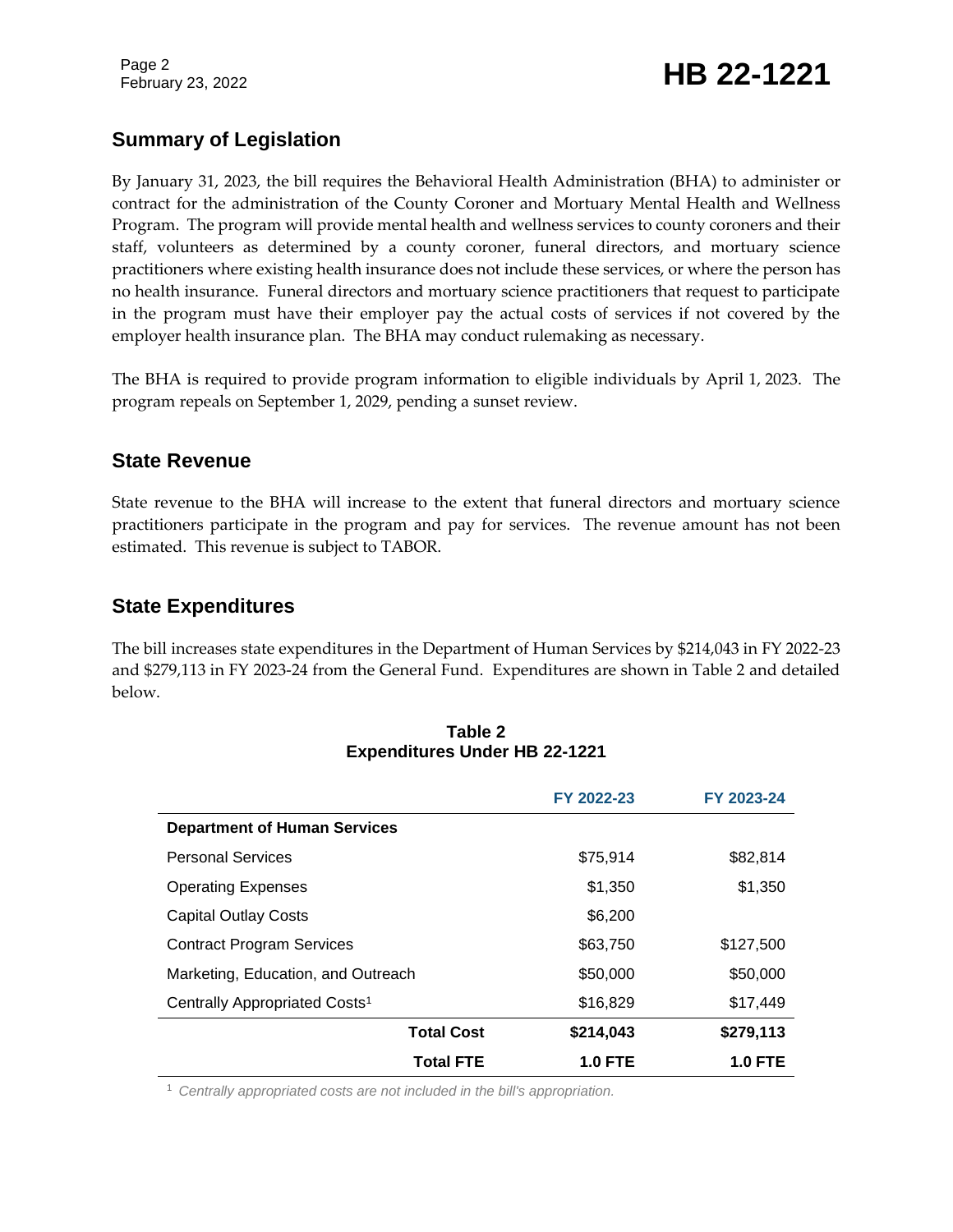Page 3

**Department of Human Services—Behavioral Health Administration.** The bill increases expenditures in the BHA to procure and provide mental health services for eligible individuals

- **Data and assumptions.** There are approximately 100 mortuaries, crematoriums, and funeral homes in the state licensed by the Department of Regulatory Agencies, and 63 county coroner offices. Assuming staffing varies at each organization, from at least 3 up to 15 employees, eligibility is estimated at between 492 and 2,460 individuals. In 2019, 19.2 percent of Colorado adults received mental health treatment. Applying that percentage to this population, the program would serve between 94 and 472 individuals per year.
- **Staff and contractor.** Staff includes 0.5 FTE Program Management and 0.5 FTE Contracts Administrator. The BHA will create a competitive solicitation process to procure a contract administrator to coordinate access to a licensed mental health professional at an assumed rate of \$85,000 per year, plus 50 percent of salary for fringe and overhead costs. The mental health professional will provide the required trauma-based services to county coroners and their staff, funeral homes and their staff, and local volunteers. First year contract costs are prorated for a half-year impact. First year staffing costs assume a July 1 start date and have been prorated for the General Fund pay date shift.
- **Marketing campaign.** Marketing costs, estimated at \$50,000 annually, are based on past marketing, media, and education campaigns initiated by the Office of Behavioral Health.

**Department of Regulatory Agencies.** The department will provide education and outreach to mortuaries, crematoriums and funeral home licensees within existing resources.

**Centrally appropriated costs.** Pursuant to a Joint Budget Committee policy, certain costs associated with this bill are addressed through the annual budget process and centrally appropriated in the Long Bill or supplemental appropriations bills, rather than in this bill. These costs, which include employee insurance and supplemental employee retirement payments, are shown in Table 2.

# **Other Budget Impacts**

**General Fund reserve.** Under current law, an amount equal to 15 percent of General Fund appropriations must be set aside in the General Fund statutory reserve beginning in FY 2022-23. Based on this fiscal note, the bill is expected to increase the amount of General Fund held in reserve by the amounts shown in Table 1, which will decrease the amount of General Fund available for other purposes.

# **Local Government**

County coroner office staff, who are eligible to receive services under the program, may have an increase in workload to communicate staff and volunteer eligibility with the BHA.